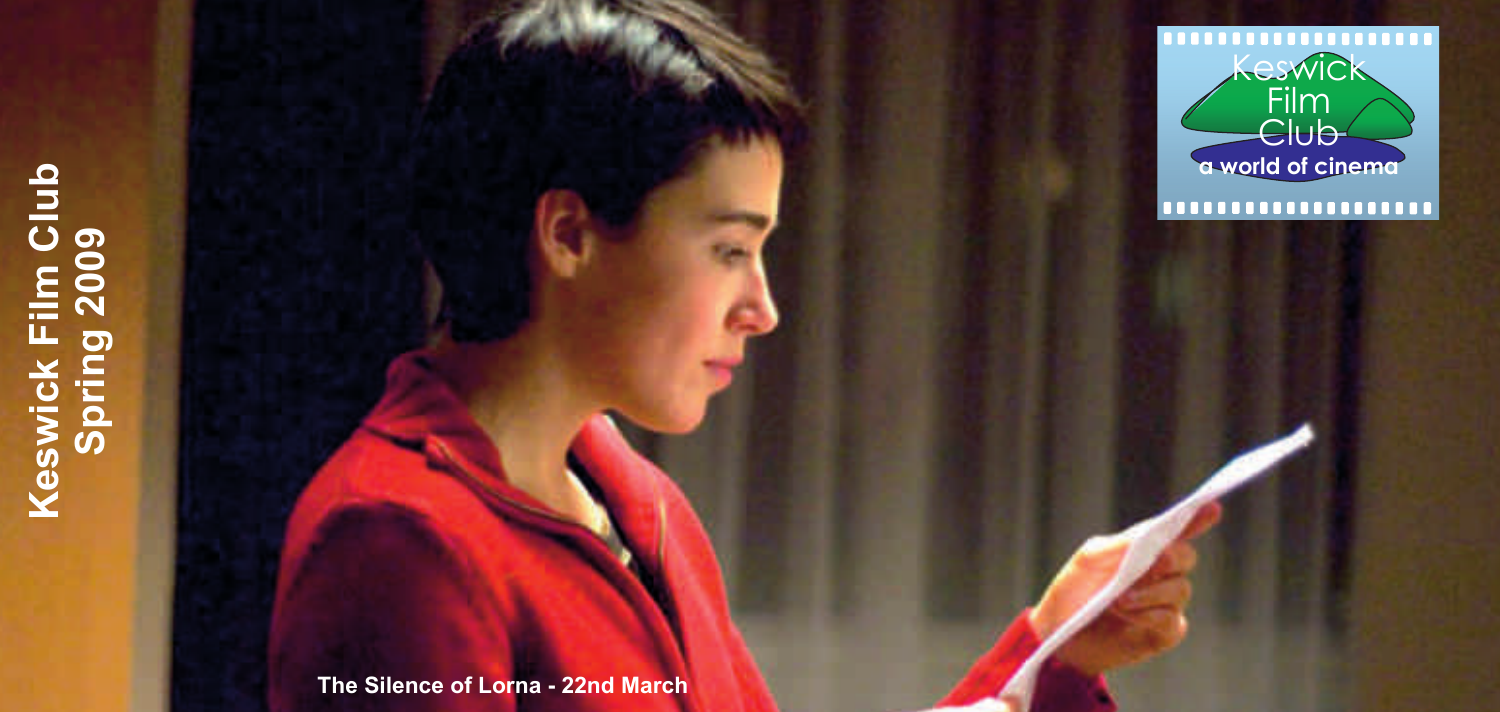

Keswick Film Club has just completed 10 years of its existence. Intending to bring the best of World Cinema to Keswick, it has won many awards from the British Federation of Film Societies including Best Programme four times, and Best Website for the last 2 years. In 2006 we were Film Society of the Year. Audiences consist of many of our 250+ members, and visitors, who are very welcome.

#### **LOCATION**

The Alhambra Cinema, St. John's Street, Keswick, North Lake District. Leave the Market Square at the south end (Keswick Lodge Hotel) and keep going uphill for 200 metres.

#### **TIME**

KFC has two 'seasons', each with its own brochure available in and around Keswick (e.g. T.I.C., Library, Booths) or posted to members. Mostly Sundays at 5pm, but check in this brochure. September to December - the 'Autumn Season' January to April - the 'Spring Season'

#### **SCREENINGS**

Screenings begin with a short introduction, followed, time allowing, by a short film. Film notes are available prior to screenings or on the club website, and we have a voting system - give the film a star rating out of five.

# Spring Programme 2009<br>The Lonsdale Alhambra Cinema, Keswick

#### **TICKETS**

Membership is open to everyone and will save you money if you attend more than 5 films over the course of one year, including all Film Festival tickets.

*Tickets:* £4 for non members; £3 for members; £2.50 for students, under 16s and benefit claimants.

*Membership:* £5 per year. Reduction of £1 on all Club and Film Festival screenings, £1 off Alhambra's own screenings on Wednesday (or Sunday in the summer) Join at The Alhambra Cinema, The Necessary Angel (Packhorse Court) or Chairman's house, 50 St. John's Street, Keswick, or at any club screening

*Season Pass:* £28 (Spring season 2009)

Membership also entitles attendance of Caldbeck Area Film Society at members' rates and vice versa. Non-members are very welcome.

#### **COMMITTEE**

Chairman & Membership Secretary: Rod Evans (017687 74475) Secretary: Neville Marchant Treasurer: Tom Rennie Committee Members: Stephen Brown, Deborah Cowin, Vian Curtis, Anita Leaker, Ann Martin (Festival Co-ordinator), David Miller, Mike Rose-Troup, Ian and Elspeth Payne.

*Keswick Film Club is a voluntarily-run, not-for-profit organisation Registered Charity No. 1083395*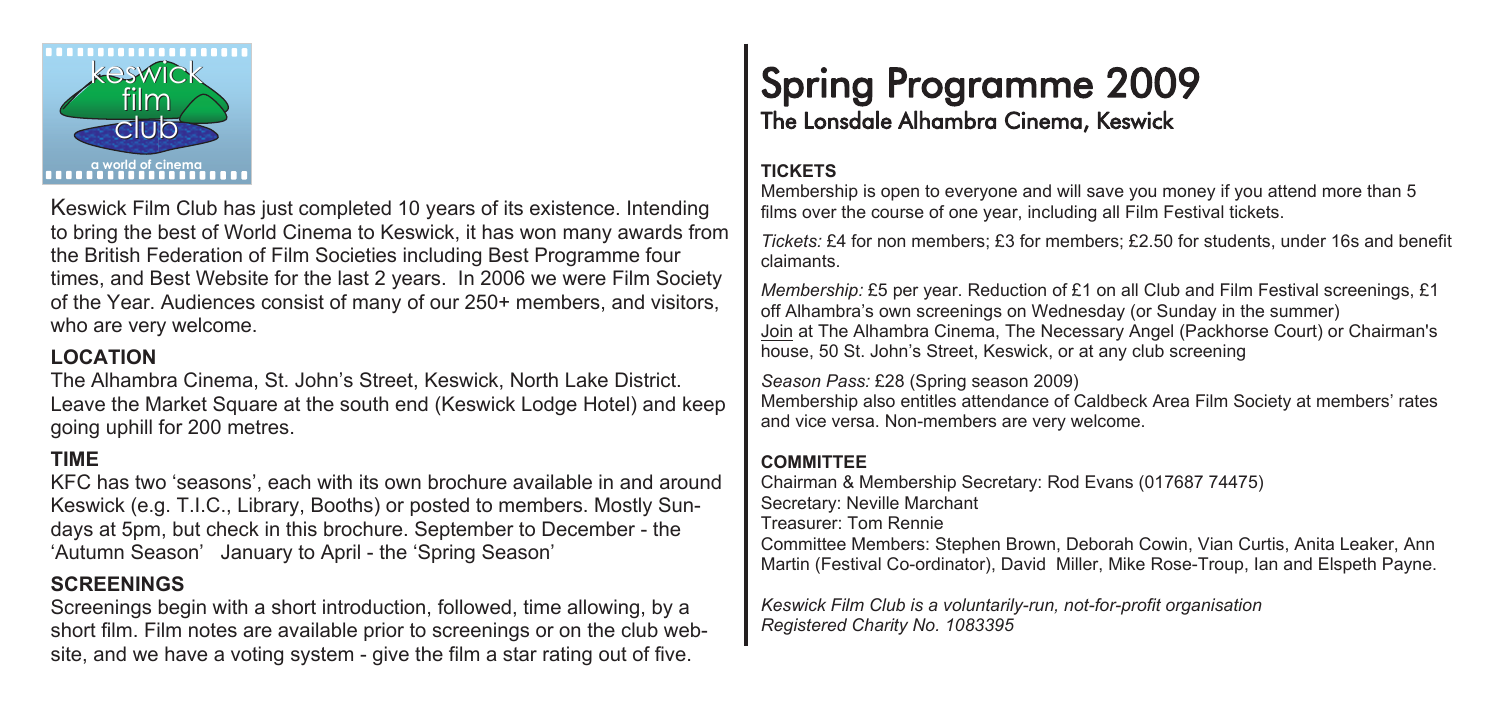

*Sunday 11th January at 5pm*  OSS-17: CAIRO, NEST OF SPIES (OSS-17: LE CAIRE, NID D'ESPIONS) *Director: Michel Hazanavicius. France 12A 2006 99 mins. In French with English subtitles*

Don't expect political correctness in this spy spoof which sends up Agent OSS-117, the 'French Bond' (although he actually predates 007): Hubert Bonisseur de la Bath is a supercool smug character who displays both a ridiculous hero-worship of his nation's uninspired statesman, President René Coty, and a superiority akin to that of Peter Sellers' Clouseau. The year is 1955, and OSS-117 has been sent to Cairo to monitor the growing Suez crisis, make contact with beautiful agent Larmina (Bérénice Bejo) and promote France's ambitions in the area – more scope for Hazanavicius's cheeky satire. Add in the loving care devoted to the period treatment, and it's no surprise that this has been such a box-office hit in France.

*'This light-hearted pastiche is a recommended antidote to 'Quantum of Solace.'*  WALLY HAMMOND, TIME OUT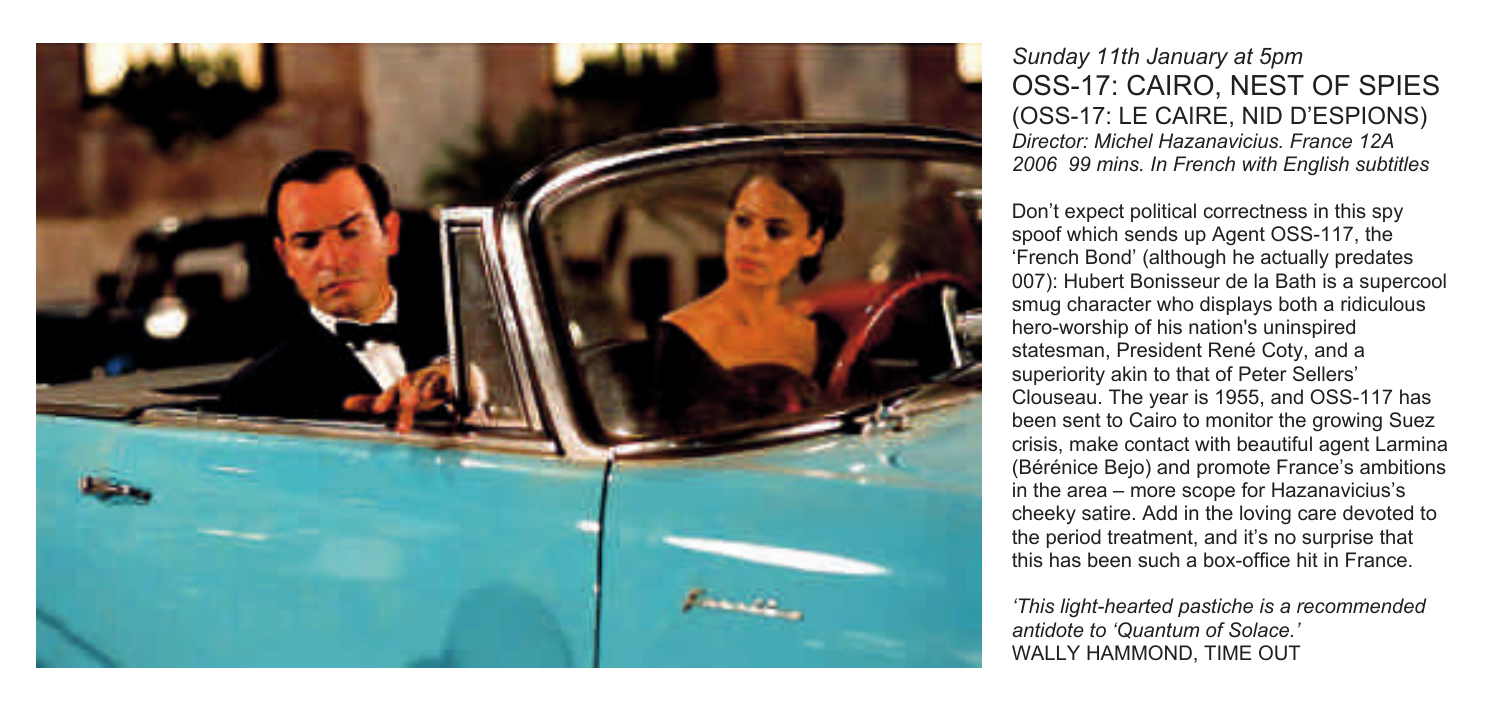

#### *Sunday 18th January at 5pm*  HUNGER

*Director: Steve McQueen. UK/Ireland 15 2008 90 mins* 

Turner Prize-winning artist Steve McQueen co-wrote and directed this account of the IRA hunger strike led by Bobby Sands which gives a compelling and visionary approach to a pivotal moment in British and Irish modern history. Beginning with the 'dirty protest' in the Maze Prison, McQueen wants us to live through this act of self-debasement "I want to show what it was like to see, hear, smell and touch in the H-block in 1981," states McQueen, who also gives us a fine central dialogue between Bobby Sands and his priest crystallising the battle between 'the system' and the revolutionary, who will always fight to keep his faith, regardless of the cost. Michael Fassbender recreates the Sands character in brilliant and deeply-moving fashion, in this multi award-winning triumph. *'Anchored by Fassbender's turn, Hunger is as much about the personal as the political. The real breakthrough, though, is McQueen, who turns in a film that dazzles and challenges in equal measure.'* EMPIRE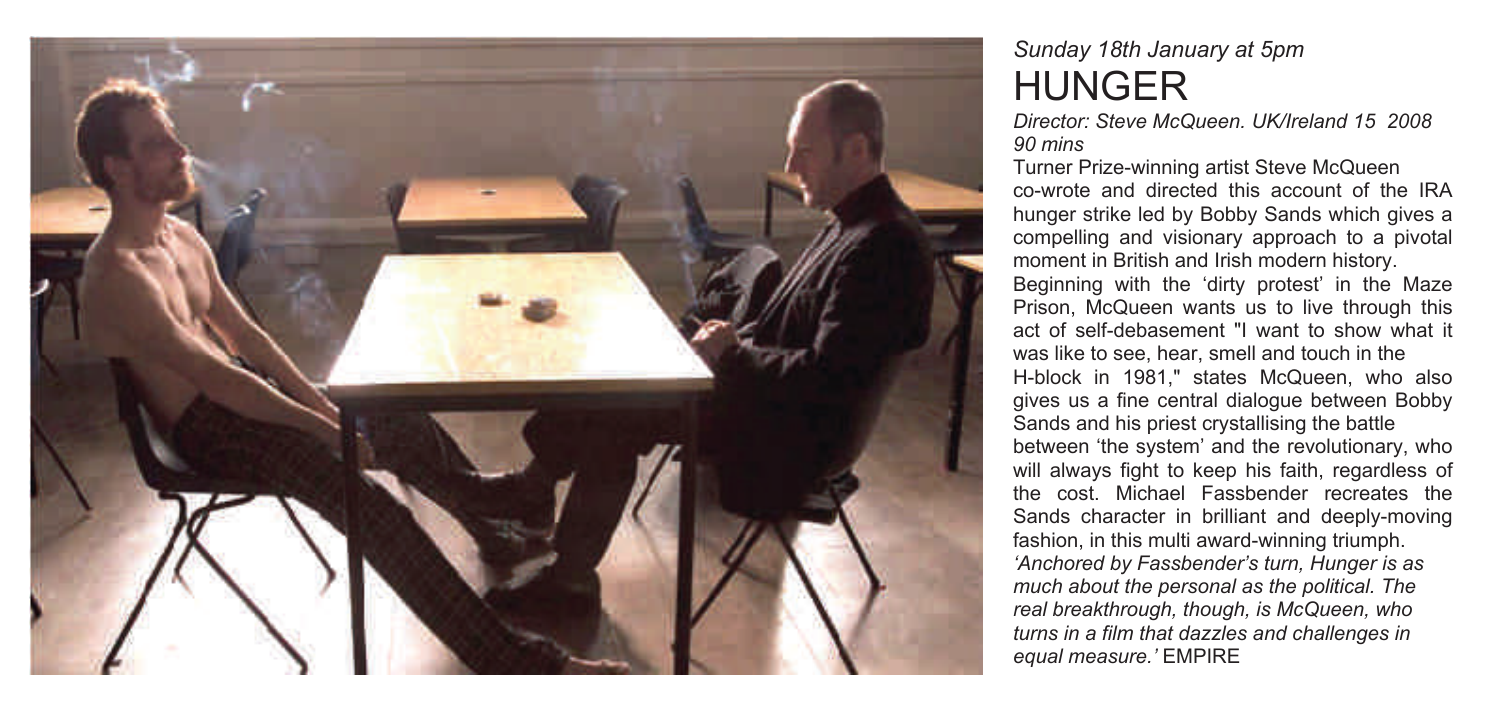

#### *Sunday 25th January at 5pm*  I'VE LOVED YOU SO LONG

(Il y a longtemps que je t'aime) *Director: Philippe Claudel France 12A 2008 117 mins. In French with English subtitles* 

 Sometimes it is difficult to preview a film without revealing too much of the content. Events affect every action, every aspect of character, and, as in this case, they should be viewed with no preconceptions. However we first meet Juliette (Scott Thomas), a haunted-looking, middle-aged woman in an ill-fitting overcoat, awaiting the arrival of her sister Lea (Elsa Zylberstein). Clearly their first meeting for a long time, we wonder where she has been during her long, mysterious absence. Writer-director Philippe Claudel reveals his secrets gradually, but the interplay of both characters is the key, and we watch fascinated as Juliette reveals her secrets and gradually transforms her life. Prize-winner at Berlin IFF 2008. *'Scott Thomas's performance, easily the best of her career, (is) the centre of a deeply involving,* 

*beautifully acted and expertly constructed human drama by and for grown-ups.'*  PETER BRADSHAW, THE GUARDIAN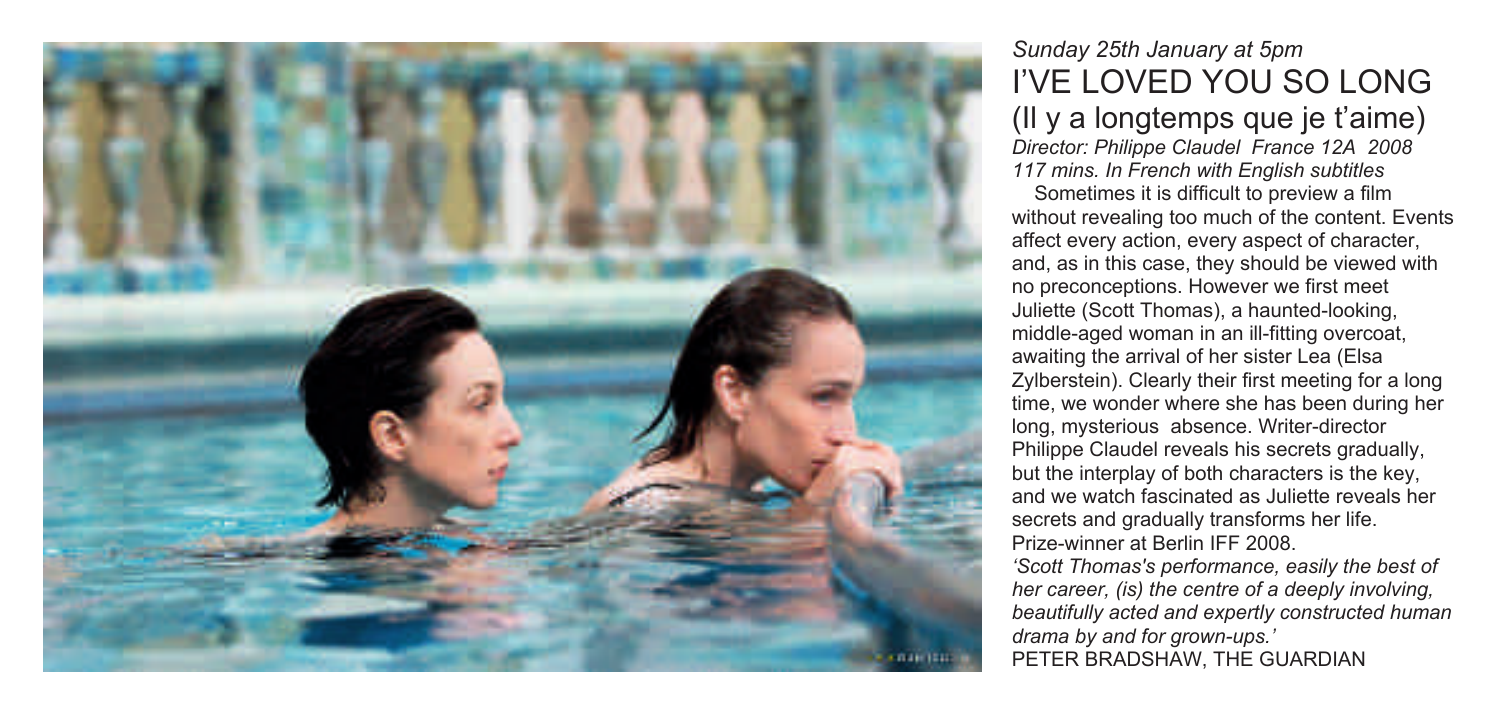

#### *Sunday 1st February at 5pm*  ASHES OF TIME REDUX

*Director: Wong Kar Wai. China (Hong Kong) 15 2008 93 mins. In Mandarin and Cantonese with English subtitles.* 

A labour of love from Wong Kar Wai (*Chungking Express, In the Mood for Love, 2046*) who was never satisfied with his 1992 version of *Ashes of Time*. His consistent themes (loneliness, disconnection, obsession with the past) and characters (proud, haunted, imperially alone) are unchanged, but this remastered print enhances cinematographer Christopher Doyle's adoring close-ups and impressive desertscapes with luxurious colour restoration.

The desert dweller Ouyang (Leslie Cheung) is a broker and hostel-provider for itinerant swordsmen and their prospective clients, trying not to suffer the pangs of losing the woman (Maggie Cheung) who married his brother. There's a powerful poetry running through it all, as Wong eschews the banalities of mainstream narrative for visual abstraction, beauty and the mysteries of time.

*'Visually beautiful and the performances have a purity to match.'* EYE FOR FILM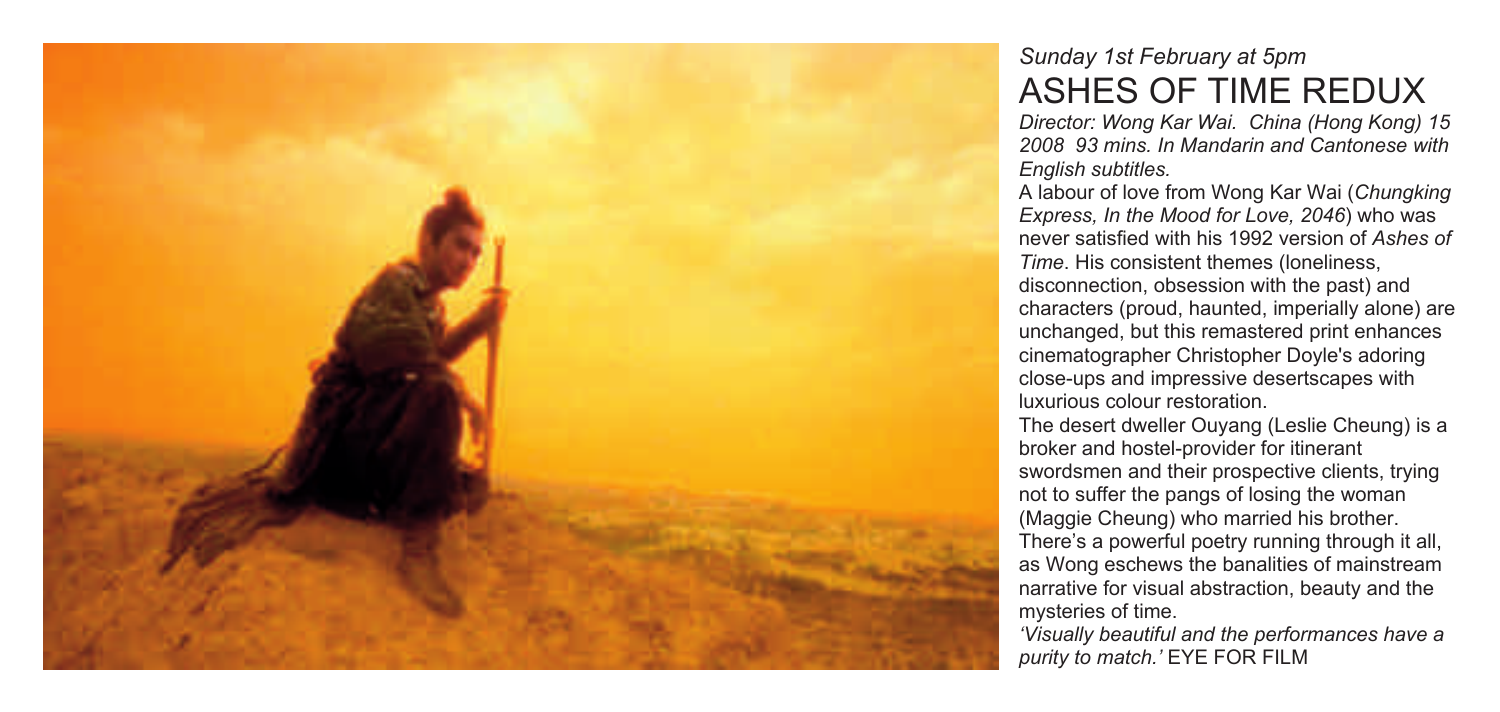#### *Sunday 8th February at 5pm*  BADLANDS

*Director: Terrence Malick. USA 15 1973 94 mins* 

Acting, cinematography, musical soundtrack and direction are startlingly memorable in this BFI re-issue of Malick's American masterpiece.

*'This first, magnificent outpouring of the sporadic genius of cinema's equivalent to JD Salinger, Terrence Malick, still seems terrifically modern. That's partly down to the career-best performances of Martin Sheen and Sissy Spacek as garbage-collector Kit and naive schoolgirl Holly (who narrates), the misfit young couple who, like savage innocents, create a brief idyll and end up leaving a trail of blood through the unforgiving Montana badlands… a stunning but gentle essay on freedom and necessity, life and death.'*  WALLY HAMMOND, TIME OUT<br>'*Terrence Malick's thriller is rightly revered as one* 

*of the most astonishing debuts in cinema. Its reissue is a wonderful chance to discover why*.' JAMES CHRISTOPHER, THE TIMES





# *Sunday 22nd February at 5pm* SUMMER HOURS

#### (L'Heure d'été)

*Director: Olivier Assayas. France 12 2008 98 mins. In French with English subtitles*  Enthusiastic word-of-mouth tributes persuaded us to programme this July 2008 release, in which Olivier Assayas explores the troubled fate of a priceless private art collection following the death of the materfamilias. It's a quintessentially French look at how a family deals with death and legacy, and Juliette Binoche, Jérémie Renier and Charles Berling are typically brilliant in their portrayal of siblings at odds with each other over the disposal of priceless artefacts (loaned to the producers by the Musée d'Orsay) which represent their family's personal history. An intelligent and tender exploration of nostalgia, mortality, property and the power of memory. '*Assayas's most fully satisfying film for some* 

*while, a warm, wise drama about the tensions and mysteries of family life. ...beautifully performed, intelligently written and fluently directed.'*  GEOFF ANDREW, TIME OUT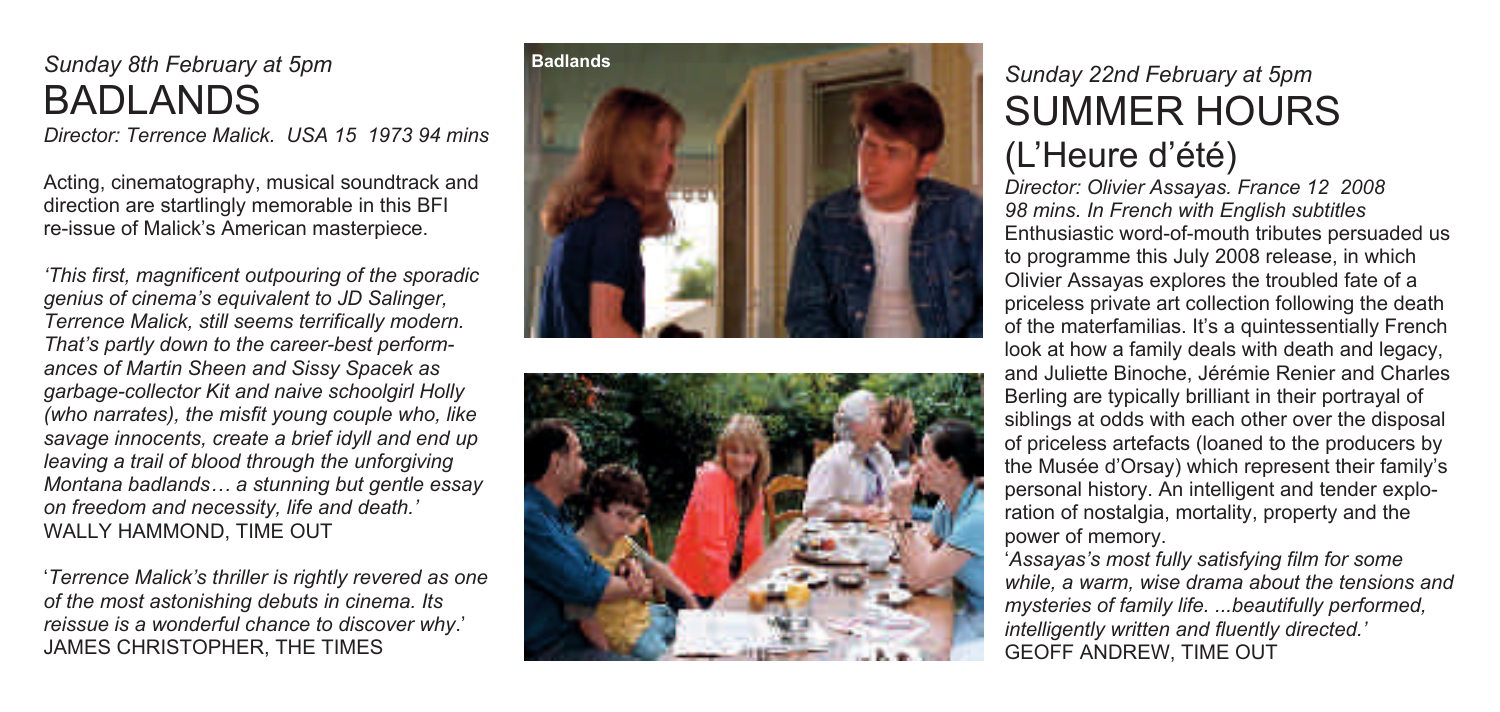# **The 10th Keswick Film Festival**

**The Tenth Keswick Film Festival Dates for your Diary: 12th – 15th February 2009** 

This year we are back to the usual Festival format for the 10<sup>th</sup> anniversary. So the fun starts at 6.30pm at the Theatre by the Lake with the Opening Party for passholders and invitees, followed by the opening Film. Then there will be about 30 films over the next three days, ending at about 10pm on Sunday.

This year we have a number of guests, and there will be a free screening on Saturday morning for kids of all ages of *Millions* with Frank Cottrell Boyce (winner of the B.I.F.A. Best Screenplay Award) talking about the film. We will have a Q&A with the showing of *Of Time and the City*, and following the strand of music from FebFilm last year we're including a number of similarly-themed films: *Young@Heart, The Pied Piper of Hutzovina*, plus films of Patti Smith, Heavy Load and Philip Glass – something for everyone. And of course there will be the usual selection of the best of world cinema supplementing the great spring programme of the Film Club. And for Shorts fans we have the two competitions again this year with the best Shorts being shown on Sunday morning.

> Pick up a Festival Brochure for full details THEATRE BY THE LAKE - TICKETS & INFORMATION - open 9.30am to 8pm daily 017687 74411 or buy online from the Theatre website via www.keswickfilmfestival.org

Visit our new-look website for all the latest Festival news as it happens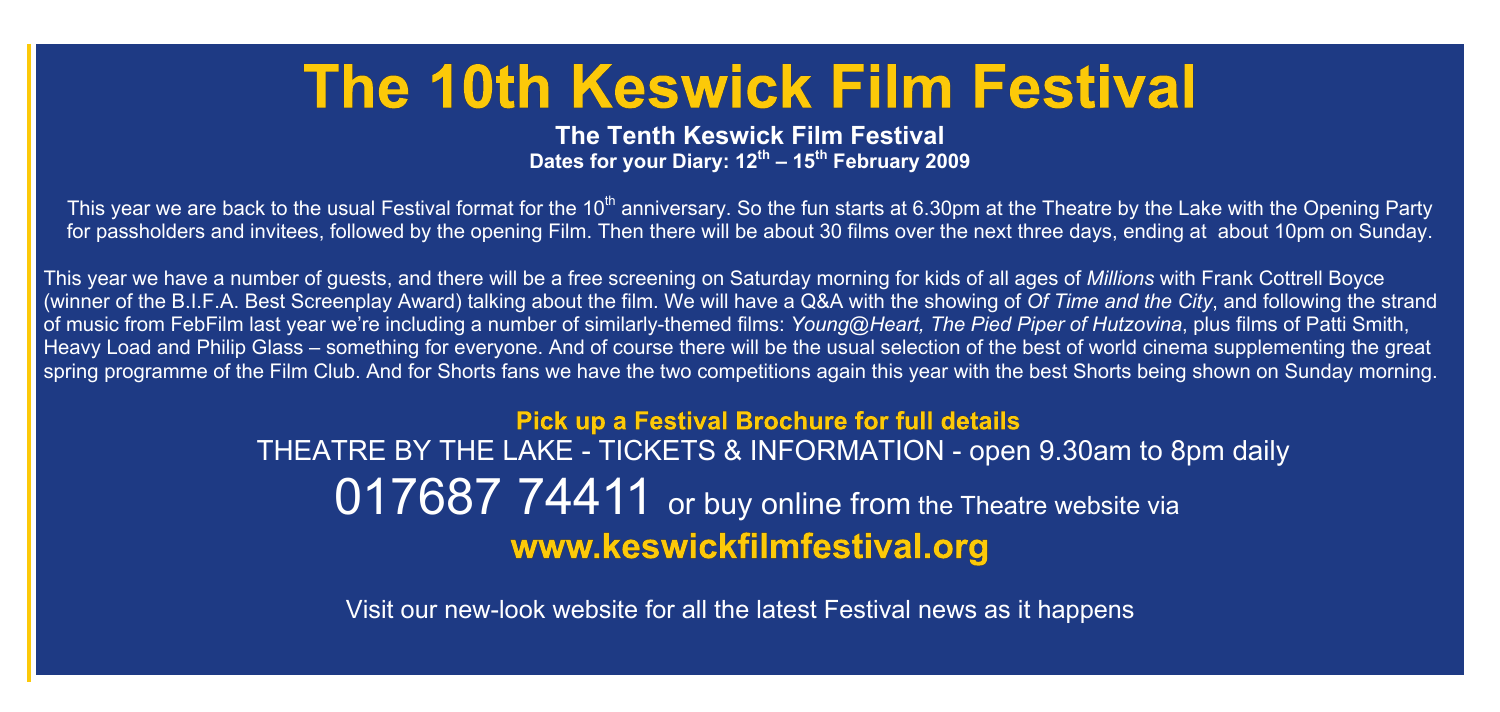Here are just eight of the fine films already selected for the 10th **Keswick Film Festival** 

















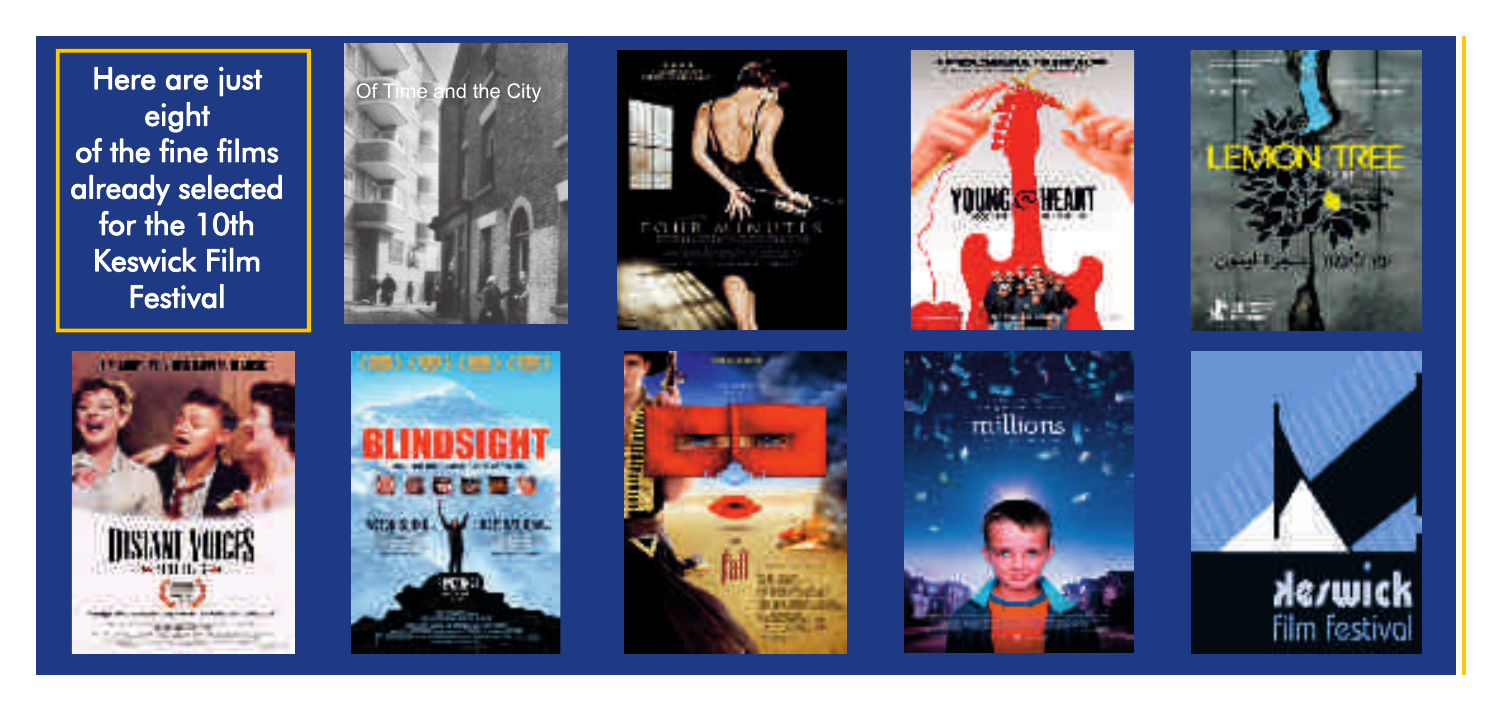#### *Sunday 1st March at 5pm*  THE MAN FROM LONDON (A Londoni férfi)

*Director: Béla Tarr. Hungary/Fr/Ger 12 2007 139 mins. In Hungarian with English subtitles*  Adapted from a little-known novel by Georges Simenon (creator of Maigret), Béla Tarr's first film since Werckmeister Harmonies (2000) has resembled in its slow evolution the long takes for which the auteur is famous. After one of these, a long, slow pan up the prow of a ship at night, we see Maloin, a switchman at a railway station situated by a ferry harbour, watching the arrival of the last ferry, perched in his control room on high, from where he can see the whole bay. What ensues depicts the moral restlessness that grips a man after witnessing a shocking event. Spot Tilda Swinton in the role of his wife, and be prepared to let Tarr's vision, his eerie music and prowling camera wash over you…

Palme d'Or nominated, Cannes 2007.

 *'This is pure cinema. Pure Tarr… a film of bitter and constant dark beauty.'*  KEVYN KNOX, THE CINEMATHEQUE





#### *Sunday 8th March at 5pm*  SLUMDOG MILLIONAIRE

*Director: Danny Boyle UK 15 2007 120 mins. In English and subtitled Hindi.* 

Winner of the Audience Award at Toronto IFF, this Is the story of how an impoverished Indian teenager became a contestant on the Hindi version of "Who Wants to be A Millionaire?". Danny Boyle's film is a breathless, exciting story, both heartbreaking and exhilarating, about a Mumbai orphan who rises from rags to riches on the strength of his lively intelligence. Boyle bridges the two Indias (wealthy, aspiring middle-class and extreme poverty, both brilliantly portrayed by the director) using the device of the TV programme, telling the story of Jamal's wretched upbringing and the intuition with which he improvises his way up through the world. We're treated to a script by Simon Beaufoy (The Full Monty), the involvement of A.R. Rahman, the king of Bollywood music, and a touching love story to boot …

*'Buoyant and life-affirming'* VILLAGE VOICE *'It is one of those miraculous entertainments that achieves its immediate goals and keeps climbing toward a higher summit.'* ROGER EBERT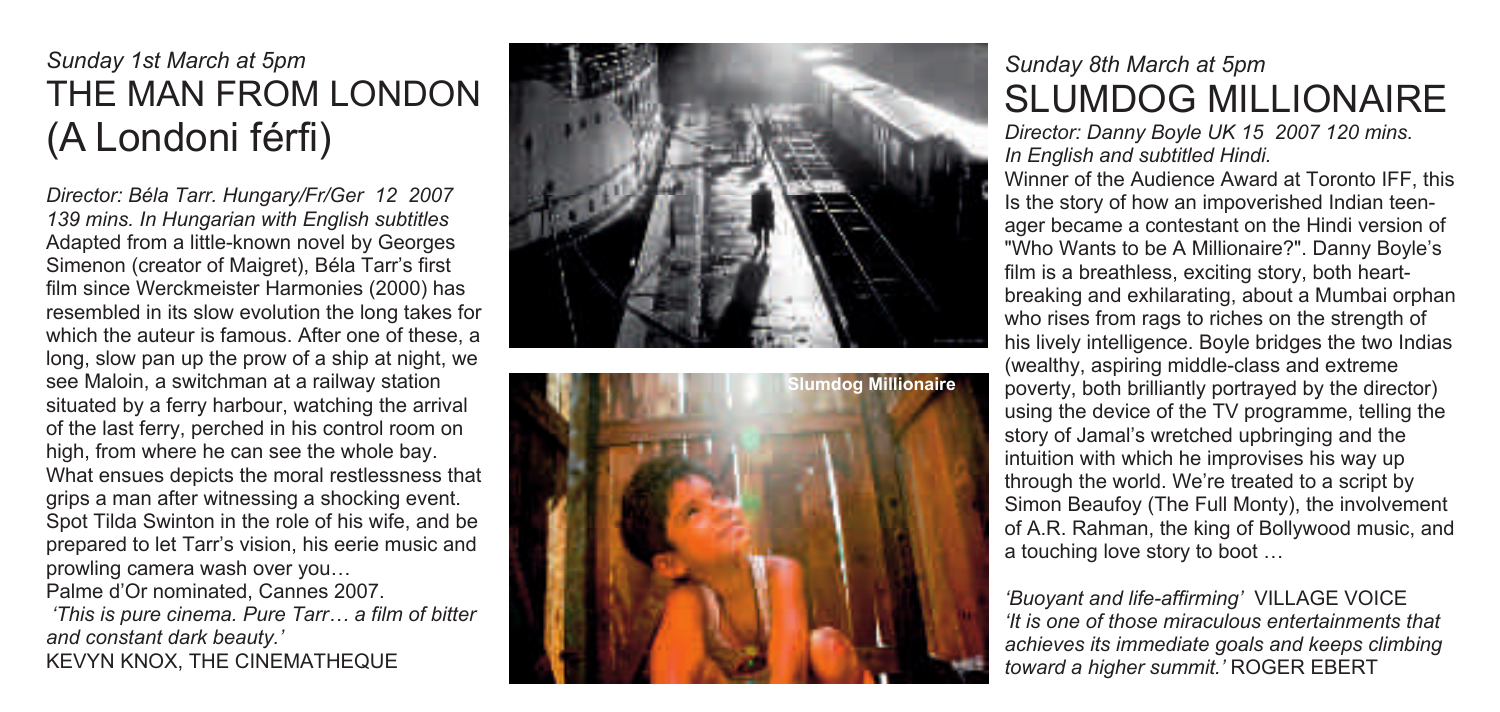#### *Sunday 15th March at 5pm*  WALTZ WITH BASHIR

*Director: Ari Folman. Israel 18 2008 90 mins In Hebrew with English subtitles*  Animation seems an unlikely vehicle for documentary, but here it works brilliantly. It's a remarkable, hallucinatory and deeply disturbing work, unlike any animated film you'll have seen before: hand-drawn in a colourful comics style, it portrays Folman's struggle to recapture his lost memories of Israel's ill-fated 1980s war in Lebanon, when he was a young draftee. With no memories of his time in Lebanon (except that he knew he had seen combat and witnessed the Sabra and Shatila massacres of September 1982, when pro-Israeli Lebanese Christian militiamen carried out a near-genocidal campaign of murder in two Palestinian refugee camps) he decided to try to cope with severe depression by contacting former military comrades, a psychiatrist friend and a neurologist who specializes in memory impairment. This is the extraordinary result, winner of the Audience Award at Warsaw IFF, and nominated for the Palme d'Or at Cannes 2008. *'A blistering, powerful work.'* DAILY TELEGRAPH *'Devastatingly good.'* ANTON BITEL, FILMFOUR

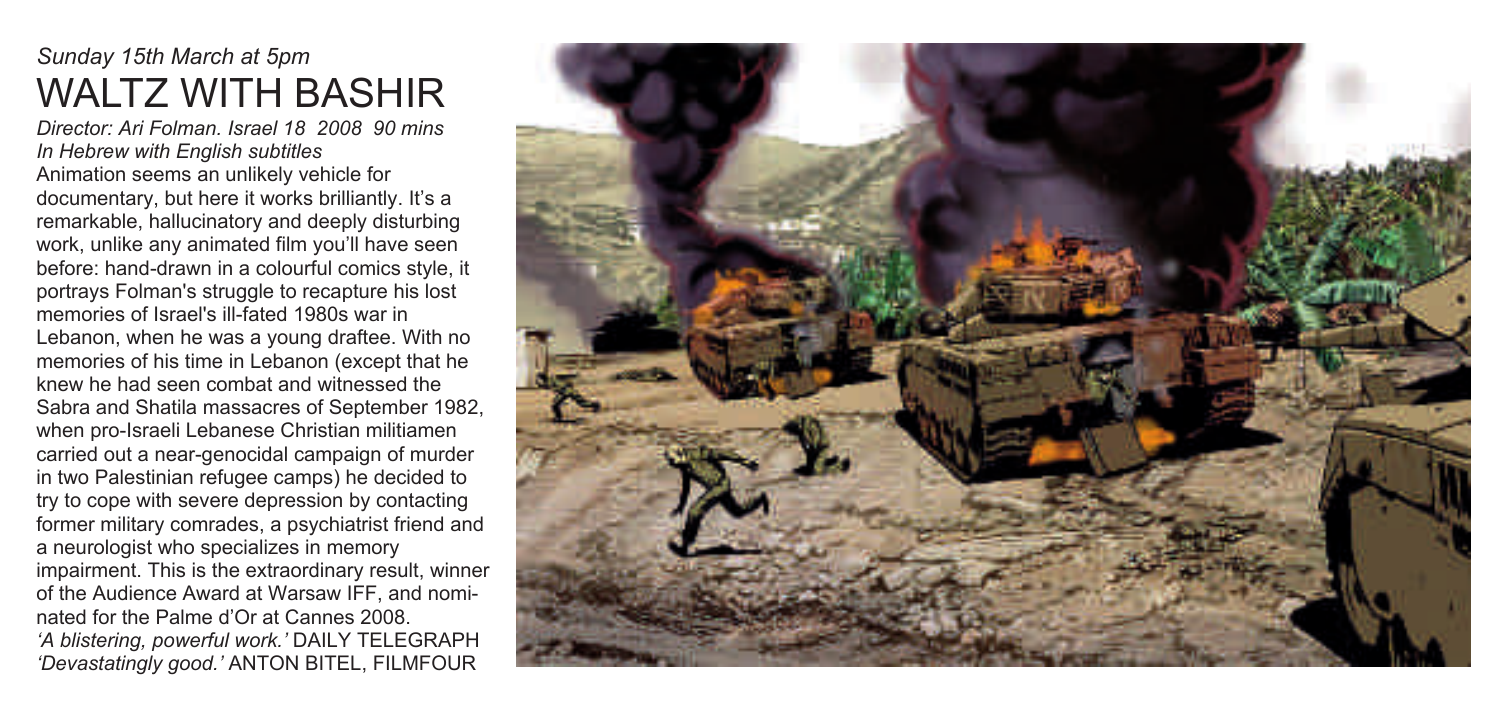*Sunday 29th March N.B. 2.30 pm*

# CHE

*Director: Steven Soderbergh. Spain/Fr/USA 15 2008. 257 mins.* 

*In Spanish with English subtitles* 

A rare chance to see the whole of this masterly biopic by Steven Soderbergh, who said, while paying tribute to Walter Salles's *The Motorcycle Diaries*, "Now, there's a trilogy" when *Che* was released. Benicio del Toro (Best Actor, Cannes 2008) provides an excellent physical and emotional performance as the asthmatic Argentine doctor who became Latin America's most legendary revolutionary since Simón Bolívar. At times warm and witty, at times cruel and dogmatic, Che is portrayed as the often brilliant strategist and tactician of guerrilla warfare, but also the jungle leader in Bolivia who made crucial mistakes leading to his own death. Historians will discuss the political weightiness of Soderbergh's portrait, and its ideological and historical precision, but as a depiction of one man's rise to greatness and ultimate fall, we can but admire his energy and vision. '*Nobody who saw it here (Cannes 2008) will ever forget it.'* ANDREW O'HEHIR, Salon.com

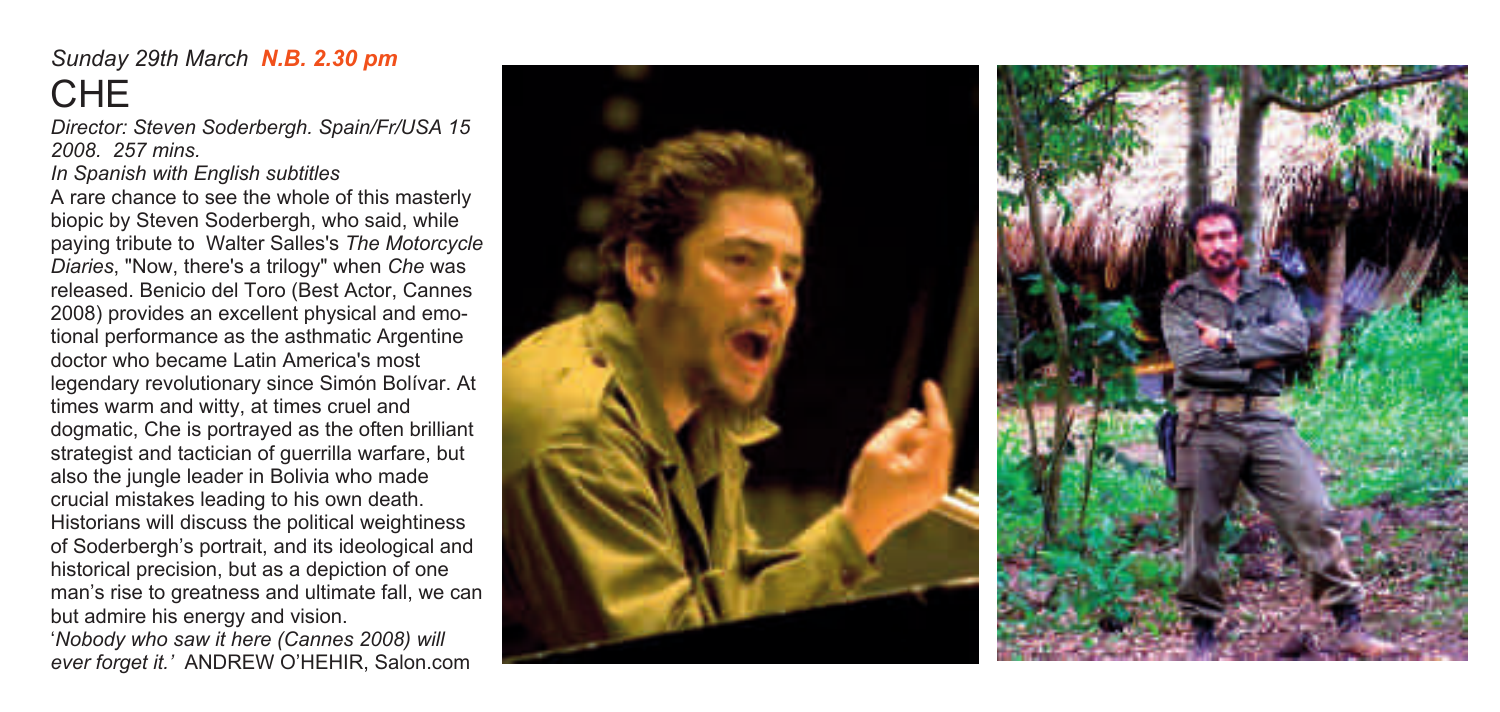#### *Sunday 22nd March at 5pm*  THE SILENCE OF LORNA (LE SILENCE DE LORNA)

*Directors: Jean-Pierre & Luc Dardenne. Belgium 2008 105 mins. In French with English subtitles TBC. Winner, Best Screenplay, Cannes 2008.* The film is set in Liège (Belgium), their familiar home town, but this is new territory for the Dardenne brothers (*Rosetta, Le Fils, L'Enfant*), in that it is more like a thriller than anything they have done before. And the brothers take to making telling moral points about the murky underside of European affluence in this quickerpaced tale of immigration, centring on the title character, a courageous Albanian immigrant played by Arta Dobroshi. There's a series of tricky narrative revelations and switchbacks, involving a low-life local mobster (Fabrizio Rongione) in a conspiracy to murder Lorna's pathetic junkie husband, Claudy (Dardenne regular Jérémie Renier), but feelings can change and Lorna is stretched in different directions by the hand of fate. *'Another immensely subtle, skilful emotional drama from the Belgian masters.'* JONATHAN CROCKER, TOTAL FILM

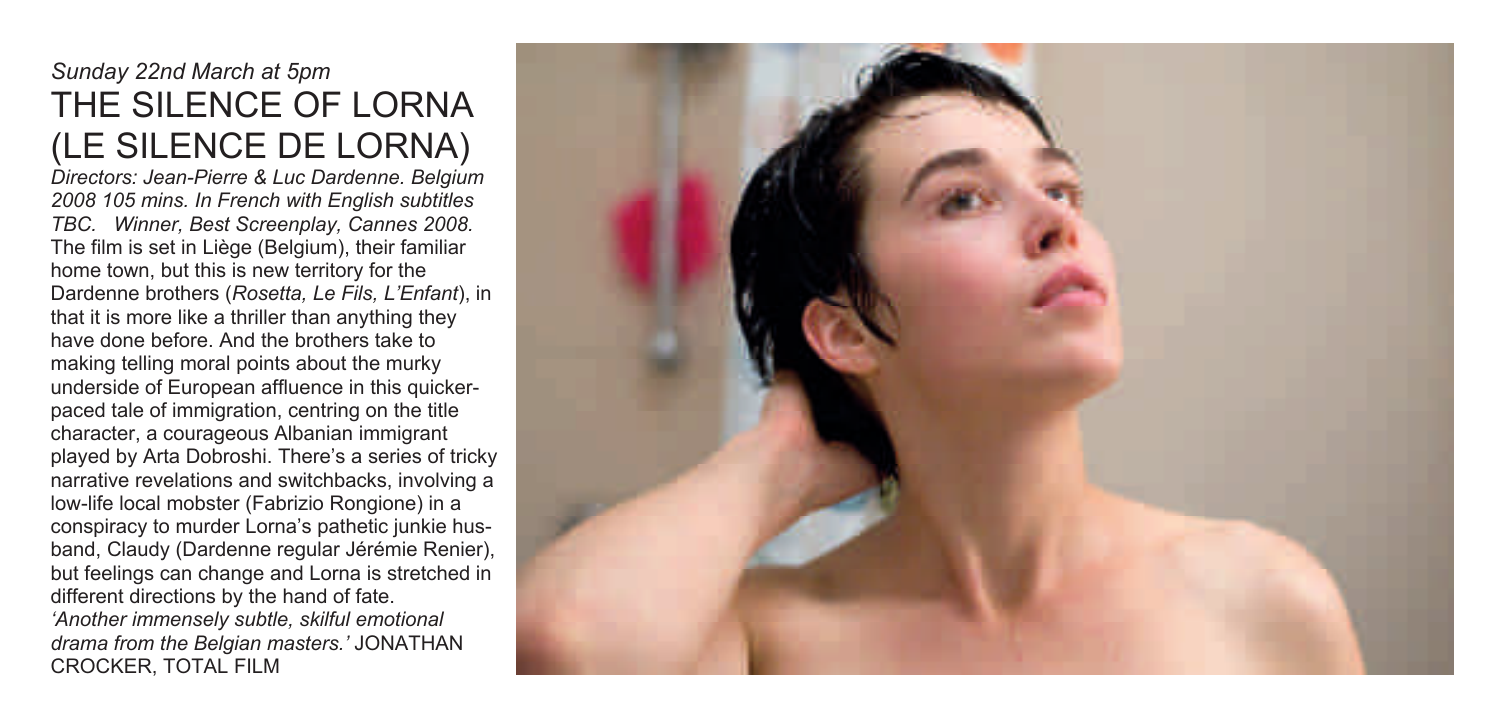#### *Sunday 5th April at 5pm*  THREE MONKEYS (Üç maymun)

*Director: Nuri Bilge Ceylan. Turkey 2008 TBC 109 mins. In Turkish with English subtitles* 

More plot-driven than his preceding films, Ceylan's latest is neatly conceived and supported by cinematography and soundtrack of high quality. Intense mood permeates every perfectly composed frame from which the director builds an atmosphere of oppression reflecting the interior discontent of his characters. A former photographer, the director finds shades of colour, tricks of light, and uses of shadow which enhance his story of family tensions in most impressive fashion, meriting him the Best Director Award at Cannes 2008.

*'Astute psychological insights and sharp sense of moral and dramatic irony ...when it turns up, see it – and marvel!'*  GEOFF ANDREW, TIME OUT *'A thing of mental, sonic, and visual beauty...This is a must.'*  JAMES CHRISTOPHER, THE TIMES





## *Sunday 12th April at 5pm*  THE WRESTLER

*Director: Darren Aronofsky. USA 15 2008 109 mins.* 

A magnificent role for Mickey Rourke as Randy Robinson, an ageing wrestler grappling with his emotions as much as with his opponents in this Golden Lion Winner at Venice 2008. There are inevitable comparisons with Marlon Brando, as Rourke, having emerged from his prize-fighting and plastic surgery of recent years gives the performance of his life in a role that allows for a gamut of emotions in a rich, patient spell of intimate storytelling. There's no avoidance of the pantomime in the wrestling ring, but director Aronofsky skilfully blends the real emotions of the wrestlers' camaraderie and their connections with their families and friends, and achieves a sensitive connection with his audience which is likely to be hugely involved with the fate of this partheroic, part-tragic figure.

*'Rourke creates a galvanizing, humorous, deeply moving portrait that instantly takes its place among the great, iconic screen performances.'*  TODD McCARTHY, VARIETY.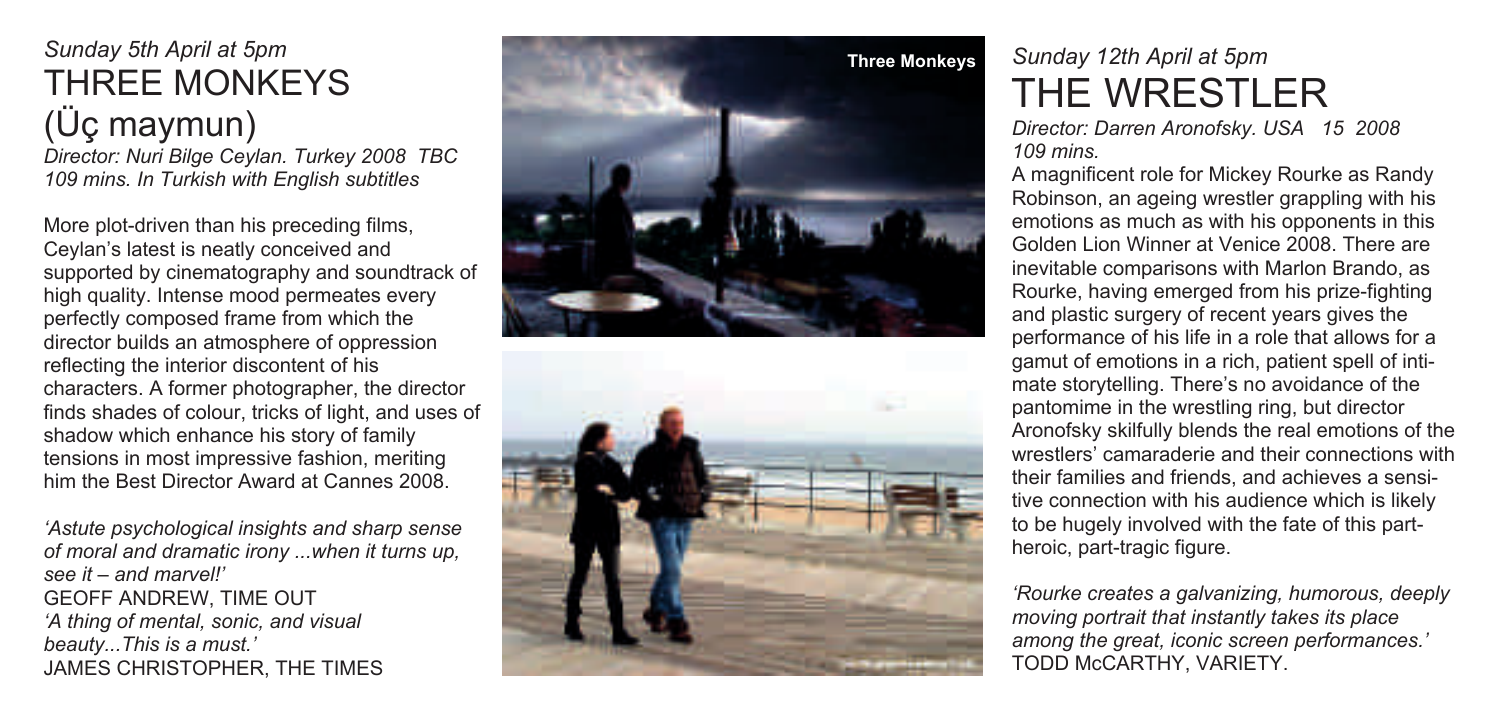## *Saturday 19th April at 5pm*  THE CLASS (ENTRE LES MURS)

*Director: Laurent Cantet. France 15 2008 128 mins. In French with English subtitles.*  Cannes 2008 Palme d'Or winner, Laurent Cantet returns to the contemporary social and workrelated issues of his earlier features (*Ressources humaines, L'Emploi du temps*). The film's story, based on a novel by François Bégaudeau (who also plays the fictionalised version of himself) recounts his experiences as a teacher who tries to impart French language and life lessons to a school class of 14-year-olds during one school year. The lively characters in this class, reflecting the mixed ethnicity of Paris's twentieth arrondissement, and teacher François's connection with them, their parents and his colleagues, tie in themes of civil unrest and French republicanism as an ideal, but above all director and actor/author allow the children to talk – which is utterly fascinating. '*Place* The Class *on your must-see list and keep it there until you do.*' ANDREW SARRIS,

NEW YORK OBSERVER